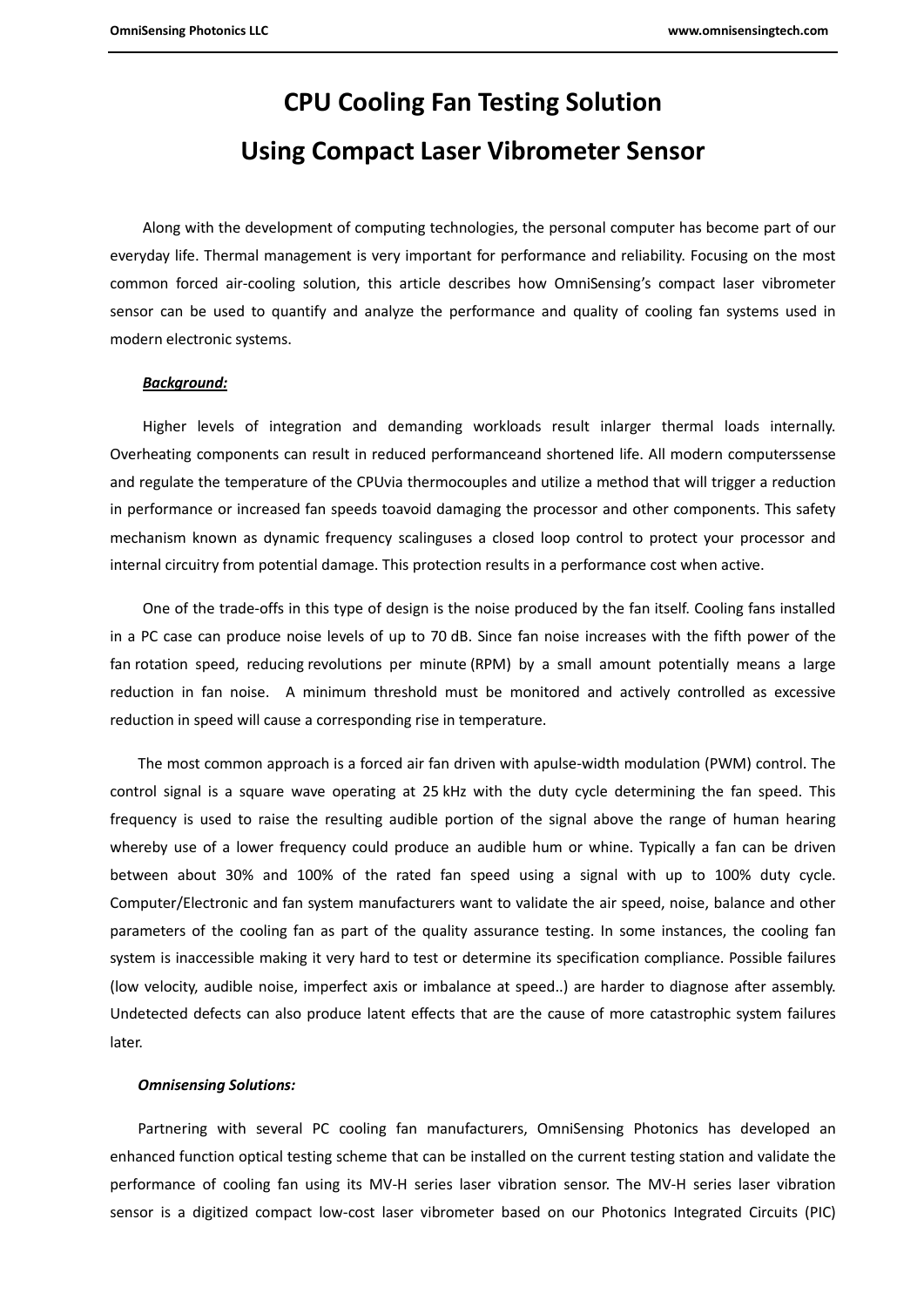technology. It can perform non-contact vibration measurement from DC to 2.5MHz with sub-nanometer vibration sensitivity.

## *MV-H Series Laser Vibrometer Sensor:*

The key component for this implementation is the MV-H series compact laser vibration sensor developed by OmniSensing Photonics (See Fig. 1).



Figure 1: Compact laser vibrometer sensor

| <b>Specs</b>              | <b>OSP MV-H</b>                               |
|---------------------------|-----------------------------------------------|
| Max. frequency            | 2.5MHz                                        |
| Velocity full scale       | ±1.5 m/s (regular mode)                       |
|                           | ±5 m/s (extended mode)                        |
| Decoder range             | Single range continuous                       |
| <b>Typical resolution</b> | 0.015 $\mu$ m/s <sup>-1</sup> /VHz (@5KHz)    |
| Analog output             | No (contact for custom model)                 |
| Time trigger              | Trigger in & out                              |
| Size                      | $\sim$ 80x50x22 (mm $^3$ )                    |
| Weight                    | 175 <sub>g</sub>                              |
| Operating temperature     | $0-50^{\circ}$ C                              |
| Power supply              | 12-24V, 3W max                                |
| <b>Protection class</b>   | <b>IP65</b>                                   |
| Laser class               | Class $1,$ <5mW output (H1)                   |
| Laser wavelength          | 1310 nm (invisible near infrared,             |
|                           | detector card included)                       |
| Measurement distance      | 0.075-4m (fixed lenses, pre-adjusted, contact |
|                           | for adjustable lenses)                        |
| Data connection           | Ethernet                                      |
| <b>Control Software</b>   | GUI & DLL (for system integration)            |

Table 1: MV-H laser vibrometer sensor spec

## *Testing Setup & Results:*

The modified cooling fan testing system is shown in Fig.2 (a,b). As shown in Figure 1a, the original cooling fan test station has the capability to measure the detectable audible signature of the cooling fan under different RPM and different position using microphones. Currently the resulting test data suffers from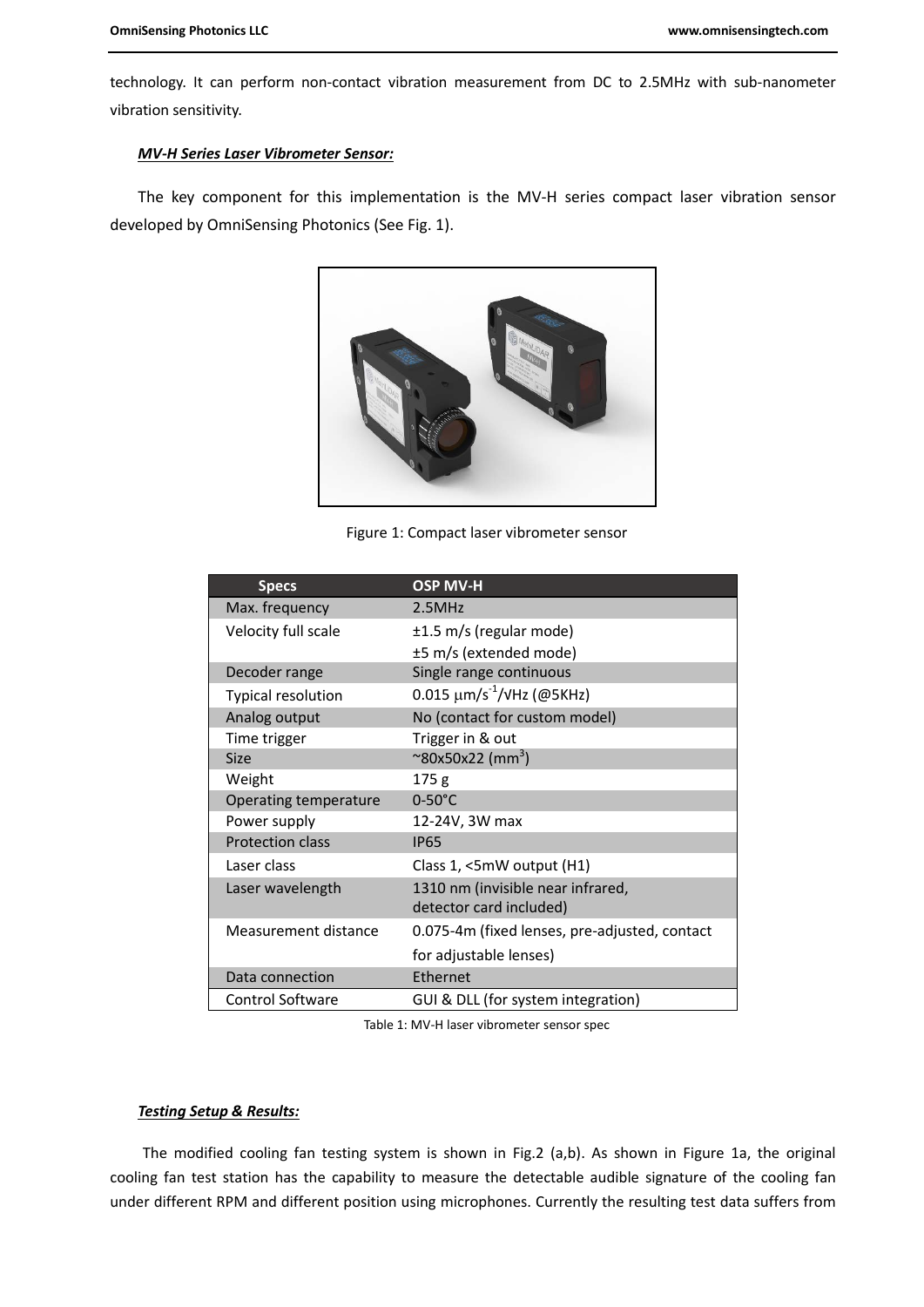inherent ambient surrounding noise causing errors in measurement certainty. The upgraded solution is to replace the MIC with a compact laser vibrometer sensor to measurement the vibration of the cooling fan. The cooling fan is still mounted on a rotatable stage along with the MV-H laser vibration sensor installed about 15cm apart on the same plane. The laser beam from the vibration sensor is focused onto the surface of the cooling fan. During the testing, the testing station can simulate CPU temperatures changes with different processing loads and resulting thermal loads while driving the cooling fan to different speeds to compensate. During testing the fixtures can rotate the PC cooling fan mounting stage to different positions and angles simulating the real usage of laptop with different holding positions. The Figure 1b shows the flow of control signals and the vibration testing data.



Figure 2: (a) Modified test-station; (b) Schematic of the vibration testing solution

The testing system can record the vibration signals on the cooling fan surface over different testing conditions (See Fig.3). For each defined time period or step, the system will perform spectrum analysis and compare the results with pre-defined pass/fail mask in the frequency domain.



Figure 3: Testing routine (top) and spectrum analysis for each step (bottom)

To validate this testing scheme, 55 samples were tested mixed with "Good" and "Bad" parts that have been previously tested. The vibration data were analyzed and vibration displacement and frequency spectrum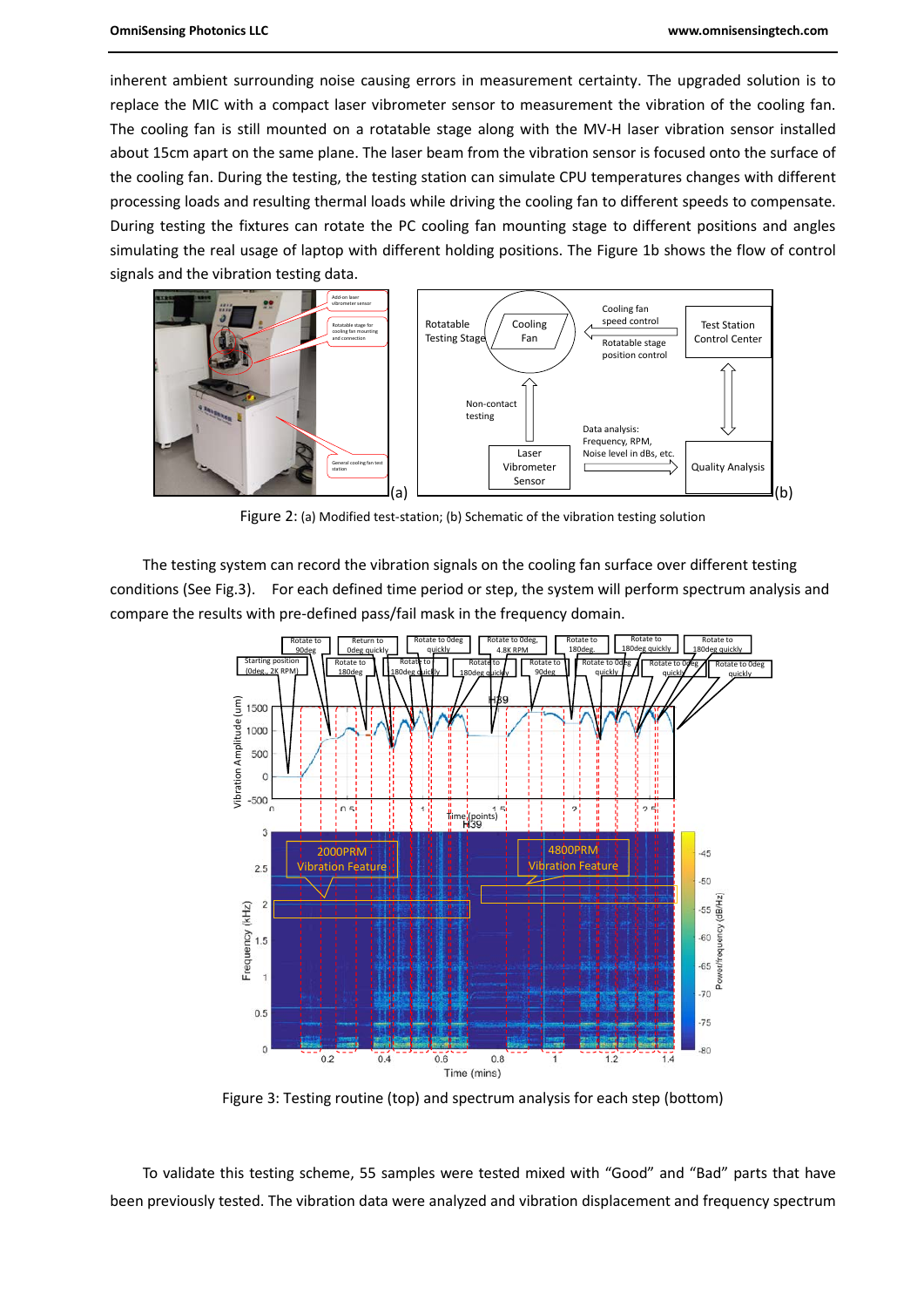were summarized and plotted against their testing routine yielding a signature (See Fig. 3) where the Pass/Fail standard could be established.



Next, we tested one of the "Good" parts for 9 cycles and the results are highly repeatable (See Fig. 4).

Figure 4: Repeating results for one "Good" sample under 9 cycles of test

Analysis of the data from the above testing routine allows the fan manufacturer to determine important parameters like the RPM's under certain loads and driving signal conditions and the total vibration spectrum energy. If cooling fan has defects causing an observed audible change, it will be shown in the audible spectra and will yield a different signature display. Unlike the fan noise, which is normally created by the fan blades moving air generally behave as a white noise with much wider frequency contents. Those signature anomalies display as unwanted frequency spikes on the spectrum. These could be caused by one or more defects namely bearing system wear out, accumulated contamination of the fan blade, assembly errors or blade deformation. All of which will yield a different signature for comparison. Once characterization of multiple samples have been recorded, the user can observe signature patterns and develop known good signatures as "Golden" or "Benchmark" standards.



Figure 5: (a)"Bad" sample with unwanted energy spectrum contents over a frequency range; (b) "Bad" sample with an undesirable vibration frequency peak;